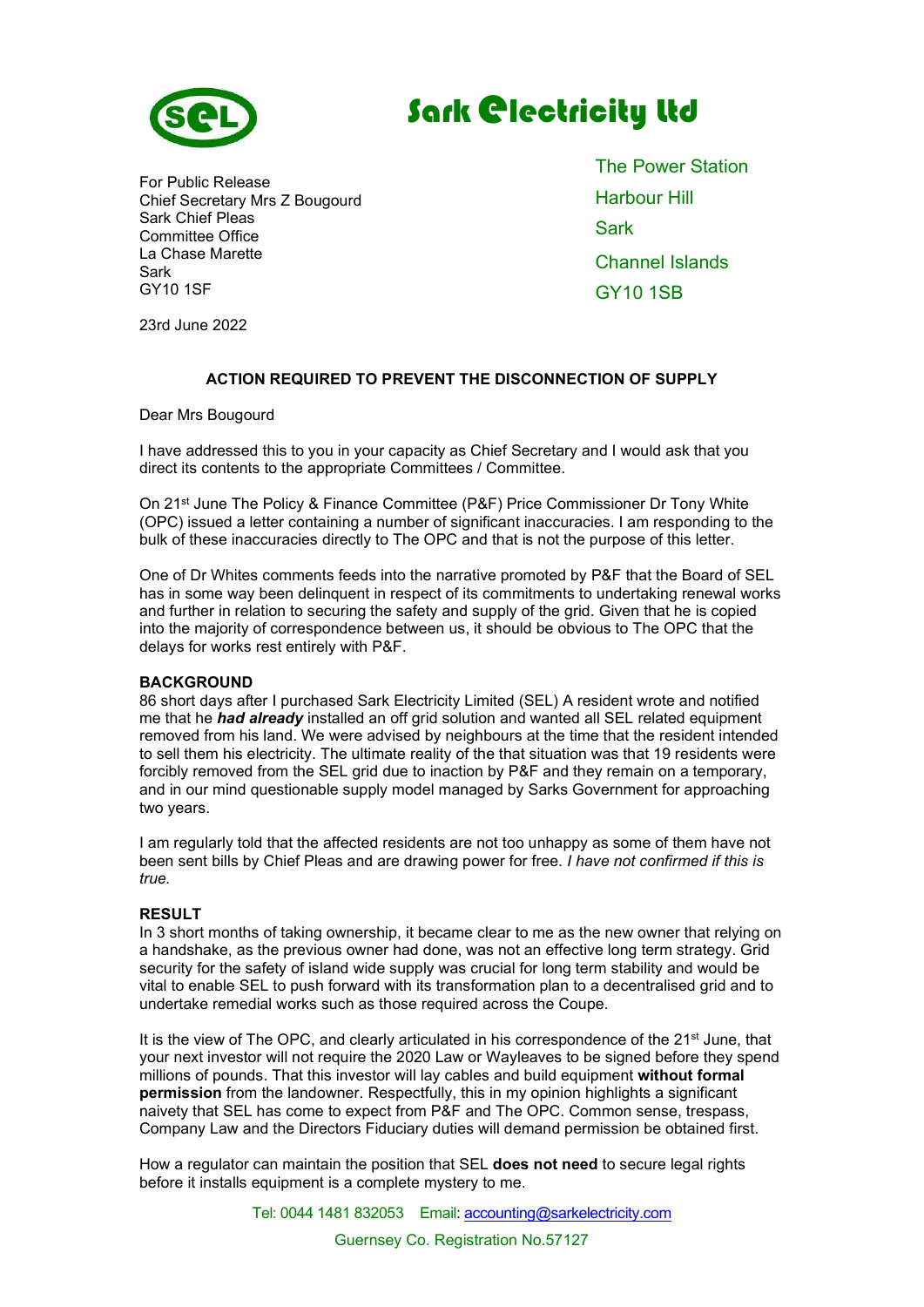### SEL's RESPONSE

Grid safety and security of supply for all residents is a key concern for SEL. To discover within months of arriving on Sark, that landowners could, and would, disconnect their neighbours from the grid required a substantive response from SEL and a formal long term solution to be implemented. This is self-evident to everyone, except P&F and Price Commissioner.

Within 23 days of the problem being identified we met with Chief Pleas with a proposal to solve it.

 $14<sup>th</sup>$  July 2020 (23 elapsed days after formal permissions became fundamental) – SEL met with P&F and sought permission to make its grid necessary and permanent. P&F stated within that meeting it would prefer instead to implement The Electricity (Sark) Law 2020. They had seen this issue coming for some time and had prepared accordingly.

#### This formal commitment has never been progressed.

• 19<sup>th</sup> October 2020 (120 elapsed days) – SEL, SEL's Advocates, P&F and The Ministry of Justice (MoJ) meet to resolve delays in implementing the legislation necessary to retain connection for these residents and to permit the progress of SEL's transformation plan.

In this meeting P&F committed, once again, that it would progress The Electricity (Sark) Law 2020 enabling our investment to move ahead and securing the ongoing connection of the 19 residents up North.

Given this is going to be released to the public I want to be clear, that retaining the connection up North would not have denied the resident his desire to remove SEL equipment form his land. That was never SEL's intent or P&F's commitment.

#### This formal commitment has never been progressed.

- $22<sup>nd</sup>$  June 2021 (354 elapsed days) The relationship between SEL & P&F collapses:
	- o Losses at SEL for 2020 of -£75,000;
	- o the OPC's continued inclusion of own generators units into the unit price calculation despite those losses;
	- o inaction by P&F on key legislation to facilitate investment and provide grid security;
	- o refusal by P&F to engage on a new Sark Health & Safety Policy;
	- o refusal by Sarks Government to work with SEL to create a formal Sark Energy Policy.

P&F declare that it intends to seize SEL, by force if necessary under compulsory purchase.

As a result of this stated intention, SEL seeks a commitment, through its advocates due to the nature of the negotiations, from P&F to work together to progress key works whilst negotiations take place. Works such as The Coupe cable, engine, transformer and switchgear replacement.

#### This formal request has been entirely ignored.

• 15<sup>th</sup> November 2021 (469 elapsed days) – In response to The EIS report SEL submitted a response within which we detailed where the works proposed by EIS were in line with the works we had been trying to achieve since purchasing the company. Works that were being delayed by P&F.

SEL proposed, given that P&F had failed entirely to meet its previous commitments or simply ignored our correspondence regards permissions to proceed, that a working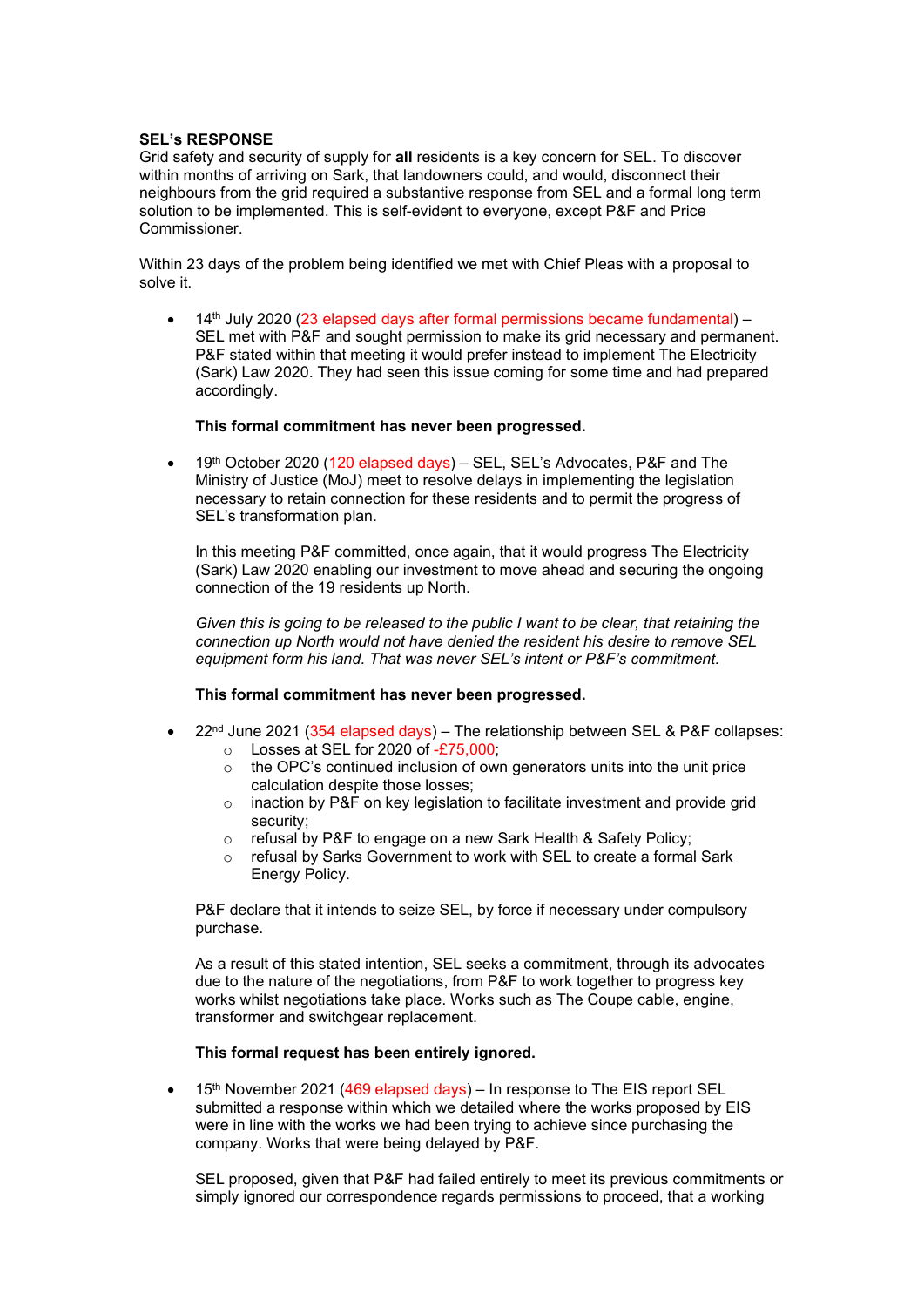group was created within the Policy Development Group (PDG) to progress key matters that demand swift action and responses from Sarks Government.

On  $7<sup>th</sup>$  December 2021 we were formally advised by the President of The PDG that this engagement would be undertaken through P&F as the lead committee.

#### No further action has taken place from the PDG or P&F.

 19th November 2021 (473 elapsed days) – In light of the EIS report and given that 15 months had passed since P&F first committed to provide the required legislative framework to progress key works, SEL submitted an application for works to be undertaken at the Coupe and, in the absence of the 2020 law we requested a wayleave, using the template created by The Law Officers for Chief Pleas, for these particular works.

We also asked for assurances from the Douzaine that they were comfortable with the stability of The Coupe and that works could progress safely.

A meeting in respect of our application for works and the wayleave was initially scheduled for 2<sup>nd</sup> December 2021. However, this was subsequently cancelled.

We are still waiting for these permission to be provided and the wayleave to be issued.

• 20<sup>th</sup> May 2022 (661 elapsed days) – SEL seek an urgent meeting with P&F to discuss urgent matters such as the coupe cable.

#### This meeting is refused by P&F.

#### **CONCLUSION**

During the 661 days of zero engagement from Sark's Government on matters such as;

- o Energy Policy
- o Land rights
- o Works permissions
- o Health and Safety
- o Equipment replacement

It has been the policy of P&F and The OPC to attack SEL, and to penalise it financially due to 'SEL's' inaction on these matters.

These attacks are scurrilous and entirely without merit. In my opinion, both P&F and The OPC have repeatedly demonstrated a bias against SEL that is not supported by the facts on the ground.

Sark Electricity cannot operate in a vacuum and Chief Pleas cannot ignore its obligations.

It is now the  $23<sup>rd</sup>$  June 2022 and 695 days, almost 2 years, have passed since P&F committed to provide the legislation to allow vital works on Sark, such as the coupe, to progress.

We have arranged meetings, submitted applications, engaged our advocates and begged for engagement from Sarks Electorate, P&F, Chief Pleas, The Guernsey Civil Contingencies Authority, His Excellency The Governor of Guernsey, The Ministry of Justice and The Private Secretary to Her Majesty The Queen.

We have been told that the legal costs incurred trying to force engagement by P&F on this issue are excessive, unnecessary and cannot be recovered. I agree that they should have been unnecessary, P&F has however made them entirely necessary.

Throughout this period the Board has chosen to continue to supply power across a grid that has no security of location and has a significant need for replacement in some areas. The